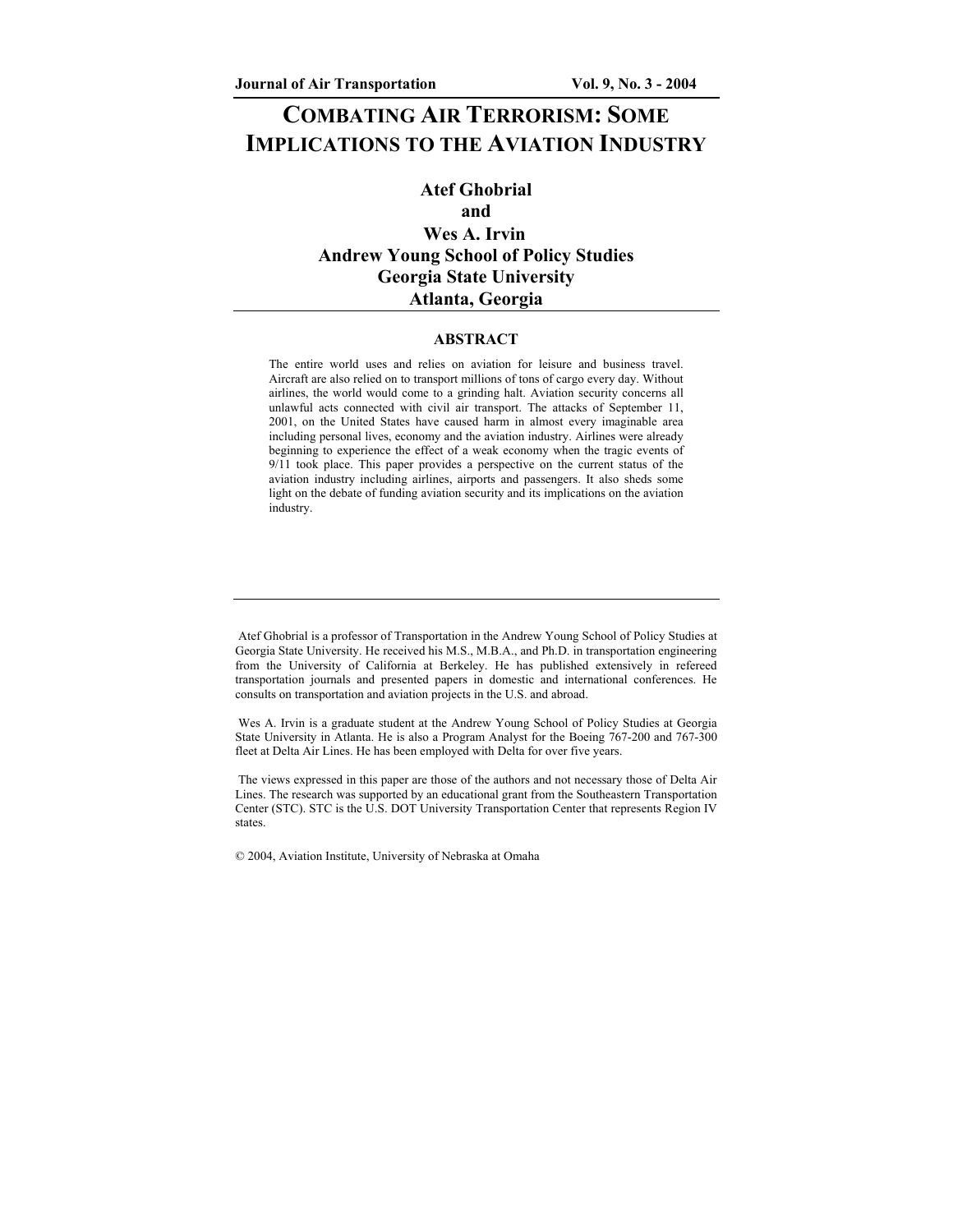# **INTRODUCTION**

Although there is no internationally established definition for terrorism, Dr. Charters at the University of New Brunswick suggests that "terrorism is a violent process of social change involving the premeditated use of criminal techniques by agents of a state or a clandestine political organization to achieve political ends" (Wallis, 1993, p. 1). The expression aviation security concerns all unlawful acts connected with civil air transport. The unlawful acts and the actual number of causalities are less significant than the threat that anyone who uses air transport could become a casualty. It is important to realize that air transport is not the real target of terrorism. The targets are enemy countries and their governments, upon which the terrorists want to enforce a change in their politics. The terrorist can choose the time and place for the attack. The aircraft itself may be worth several hundred million dollars. The unlawful act will become a central theme of the news of all television and radio stations of the world, and the terrorist will get the required publicity.

The attacks of September 11, 2001, on the United States (9/11) were intended to cause harm in several ways: fatalities and casualties among innocent, disturbance of the air transport system, and negative economic impacts. Aviation plays an important role in the economic prosperity of the U.S.: it links communities and countries together for business and leisure travelers, is a means for shipping goods, and it employs millions of Americans.

Unfortunately, the aviation industry was already in a difficult condition before 9/11. Many airlines have recently faced bankruptcy and almost all reported net losses in the billions. Layoffs have become a means to reduce the operating costs of airlines. High fuel prices, rising insurance costs, and the added costs of ensuring security have all contributed to the troubled condition of the aviation industry.

The paper provides a perspective on the current status of the aviation industry including airlines, airports and passengers. It also sheds some light on the debate of funding aviation security and its implications on the aviation industry.

The approach used in this study follows a conceptual qualitative model to assess the effects of 9/11 on the aviation system. We attempt to assess these impacts on airlines in terms of reduced travel demand and the addition of security ticket taxes. Increased ticket taxes along with low travel demand due to the state of the economy and fear of travel resulted in severe losses for airlines. Airlines then had to reduce capacity at almost all airports. Reduced airline operations triggered similar effects to airports that suffered reduced income from airlines and reduced income from passengers in terms of passenger facilities charges (PFCs). Imposing security measures at airports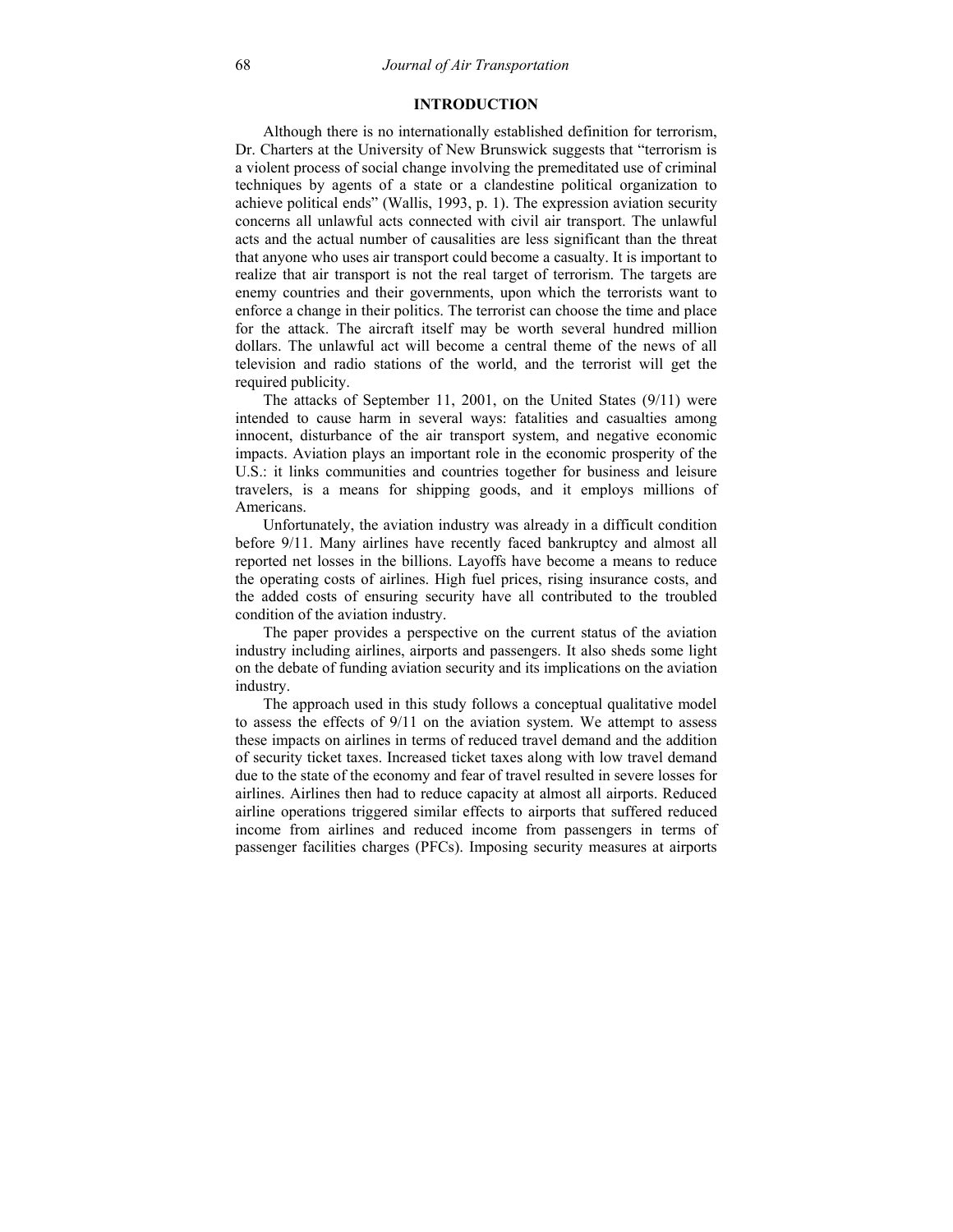resulted in long and unpredicted passenger queues and delays. Sharing passenger data with federal agencies has received criticism from many individuals and groups. Figure 1 depicts the flow of the impacts of 9/11 on airlines, airports and passengers.

State of the Low Travel Economy Demand Financial Losses **Airlines** and Chapter 11 Filing Security Ticket Tax Reduced flights Reduced Income from Airlines Events of Security September 1 Airports Measurement 2001 Reduced Passenger<br>Facilities Charges Long Lines at Airports Reduced Travel **Passengers** (specially in short haul markets) Privacy Concerns & Issues

 **Figure 1. A conceptual model of the effects of 9/11 on the aviation industry** 

## **THE AIRLINES**

Deregulation of the aviation industry in 1978 has made significant changes in the structure and management strategies of U.S. airlines. An airline's survivability depends on the revenue generated mostly from passengers and shippers, and also on the cost structure of the airline. In addition, airline business is highly responsive to the ever-changing cycles of economy. In good times, profits can be met with ease, and during the down cycles those profits can be gobbled up at exponential rates. The aviation industry is perhaps the first to feel the negative affects of a weak economy, and could be the last to feel the positive affects of a rising economy. Airlines compete with each other in terms of the quality of services offered to passengers, while at the same time try to manage costs that are often uncontrollable.

Following 9/11, the federal government created the Transportation Security Administration (TSA). With respect to aviation, the agency would centralize aviation security and create policies to prevent future threats and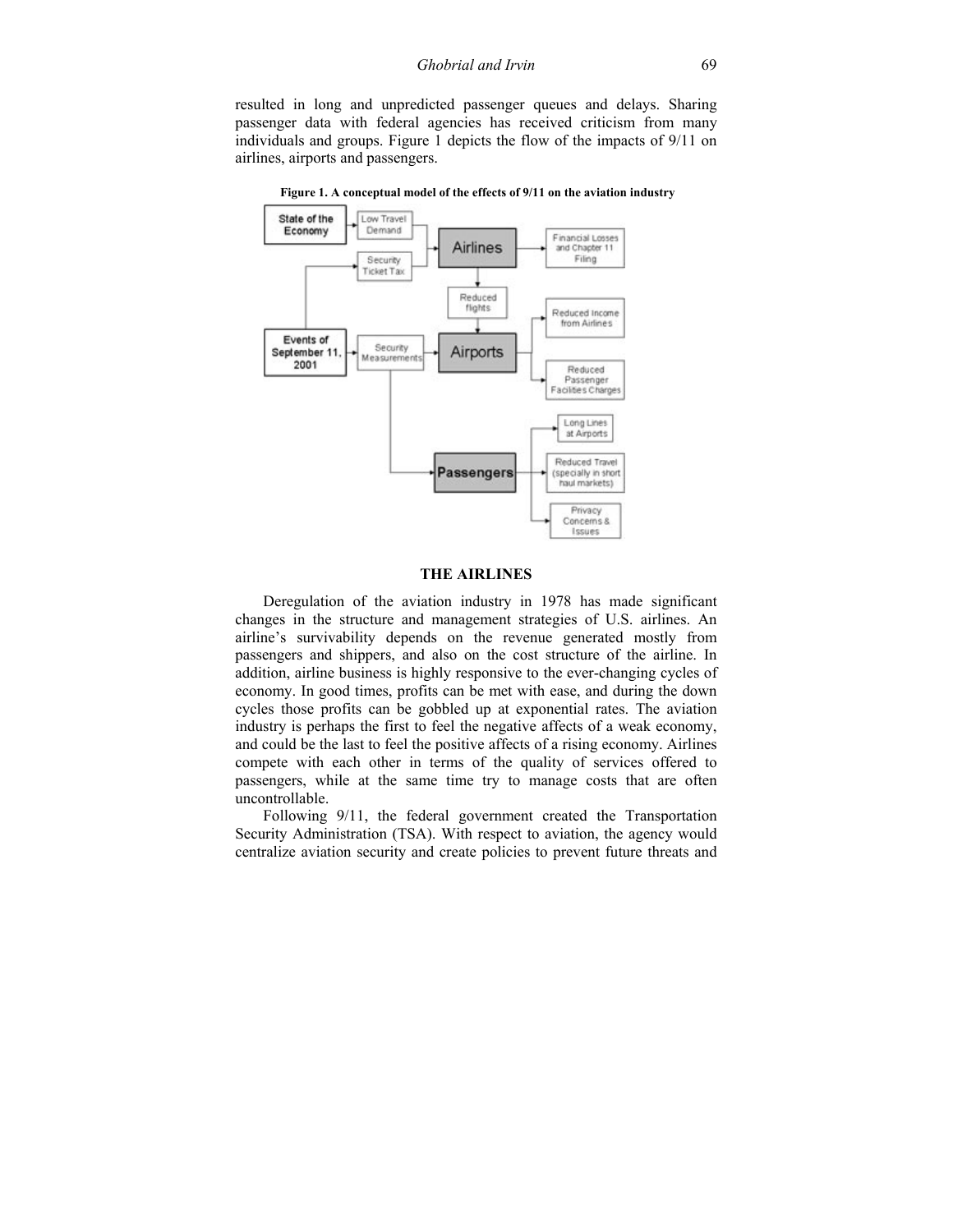attacks. This could increase passengers' confidence in air travel and reassure them that the government is in charge of aviation security on a national level. It can be argued that the downturn in air travel had started before 9/11. The added security measures and expenses have only escalated the inevitable.

A number of the major U.S. airlines have faced bankruptcy, and almost all airlines have had serious losses. Delta Air Lines has reported a loss of \$466 million in the first quarter of 2002—its largest loss since the months immediately after 9/11. In addition to increased security costs, airlines attribute the losses to the fact that operations used more cash than was generated because of high fuel prices and the slump in demand leading up to the war in Iraq (Grantham, 2003).

A significant concern for airlines is the substantial increase in liability insurance since 9/11. Pre-9/11, terrorism insurance was merely included into a normal airline insurance policy for little-to-no cost. Post-9/11, the premium for insurance protection from terrorism rose from about \$2 million annually to \$150 million annually. These additional costs could continue to rise as concerns of subsequent attacks still loom and as the U.S. continues to fight terrorism (Brelis, 2002).

The new security tax imposed by the federal government has added a financial burden on the airlines. A tax of \$2.50 per segment was initially thought to be passed onto passengers. However, the decline in demand for air travel forced airlines to reduce airfares to encourage air travel after 9/11. It seems that airlines do not have pricing power. Leo Mullin, CEO of Delta, has stated that \$52 of a \$200 ticket is tax, which represents a 15% increase in the past five years (Field, 2002). The amount is significant since consumers, at the present time, are conscientious when they purchase tickets. Given that the demand for travel is elastic to price, airlines and airports are concerned that the additional taxes will result in fewer trips by passengers. In this high capacity and low demand environment, airline customers do not have to accept price increases, and they do not (Delta Air Lines Website, 2002).

AirTran Airways was among the very few airlines that showed small profits in 2002 rather than huge losses. AirTran is also concerned that increases in the security fees could impact small discount-airlines. Taxes already account for a high proportion of the lower-priced tickets, sometimes up to \$42 of a \$100 fare (Pickel, 2002). A spokesman for Continental Airlines stated that any new fees would further jeopardize the industry along with thousands of jobs (Alexander, 2002).

Another factor that has impacted the aviation industry is the availability of purchasing tickets on the Internet. Internet ticket sales accounted for more than 20% of U.S. aviation industry revenues for the first time in the third quarter of 2002. The ability to sell tickets online through airline and thirdparty websites permitted airlines to shed some \$3 billion in costs over a period of four years ending in 2002. However, it is argued that the pricing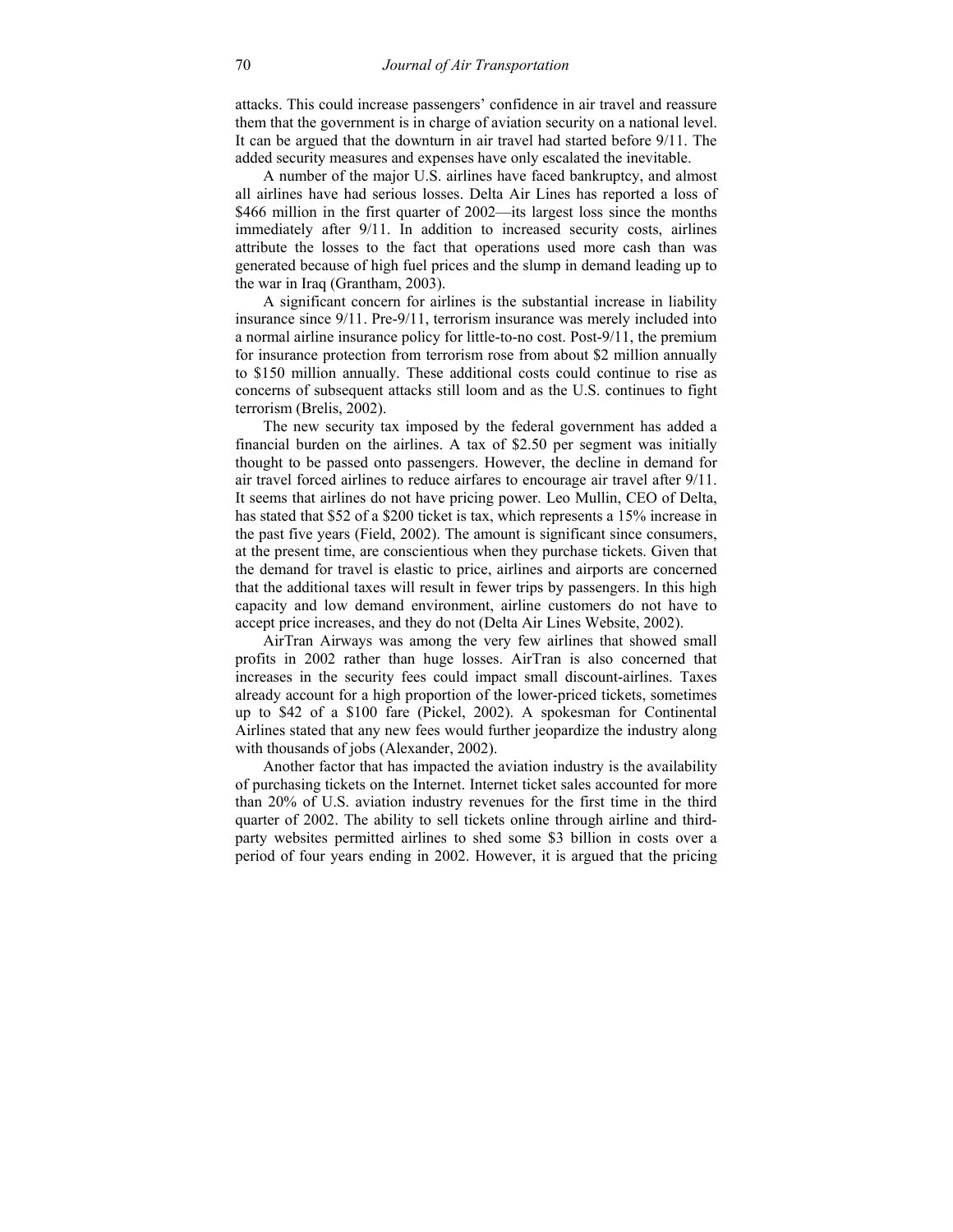transparency inherent to the Internet may cost carriers more in lost average fare than it otherwise saves in distribution expenses.

Airlines are also facing higher landing fees and PFCs as they struggle to reduce their costs and attract customers through discounted airfares. Examples of airports that have significantly increased landing fees include Raleigh-Durham, North Carolina and Lehigh Valley, Pennsylvania. These airports have increased their fees by 30-40% since September 2002. Other airports in the U.S. have either raised their rates or are considering it (Field, 2002). Airlines are facing the costs of airport modifications to improve security. From the airport perspective, funds for security modifications could either be provided by the government, or by raising the fees they charge airlines, even though the aviation industry is in no state to absorb extra costs (Larson, 2002). If airports continue to delay exiting capacity expansion projects due to lack of funds, infrastructure constraints would limit the comeback of the aviation industry when conditions for air travel improve. This will particularly be apparent when airlines start bringing some relatively large aircraft back into markets where smaller and medium-size aircraft are being used (Airport modification, 2002; Larson, 2002).

Another lost source of potential revenue to airlines is federal marshals who are taking up first-class seats that could otherwise be sold at premium prices. Federal Air Marshals (FAMs) have guarded more flights in the first two months of 2003 than they did during their entire career before 9/11. The agency currently has several thousand FAMs guarding the majority of the long-haul and international flights. The agency targets approximately 6,000 of the 23,000 daily flights in the U.S. (Airport security report, 2003).

Given the general state of the economy, airlines have realized that the alternative of passing these additional costs onto consumers is not feasible. In the past, airlines could transfer additional costs onto their best customers, that is, business travelers who are time sensitive and less price elastic than leisure travelers. That business segment of the market generated 37% of the airline revenue in 1998, and by June 2002, it only constituted 20%.

While some travel experts argue that the business segment will regenerate when the threat of terrorism subsides and the economy rebounds, others argue that the business travel segment has witnessed some significant changes that are likely to last, and that airlines will need to adjust their marketing and operational strategies accordingly. For example, many business organizations have instituted new travel policies, such as encouraging employees to book travel 14 or 21 days in advance and to use low-cost carriers. Some experts believe that these patterns will continue to persist even when the general conditions of the economy improve (Wieffering, 2003).

With new threats of bankruptcies, and appeals for labor concessions and government assistance, the nation's major airlines are facing a crisis that may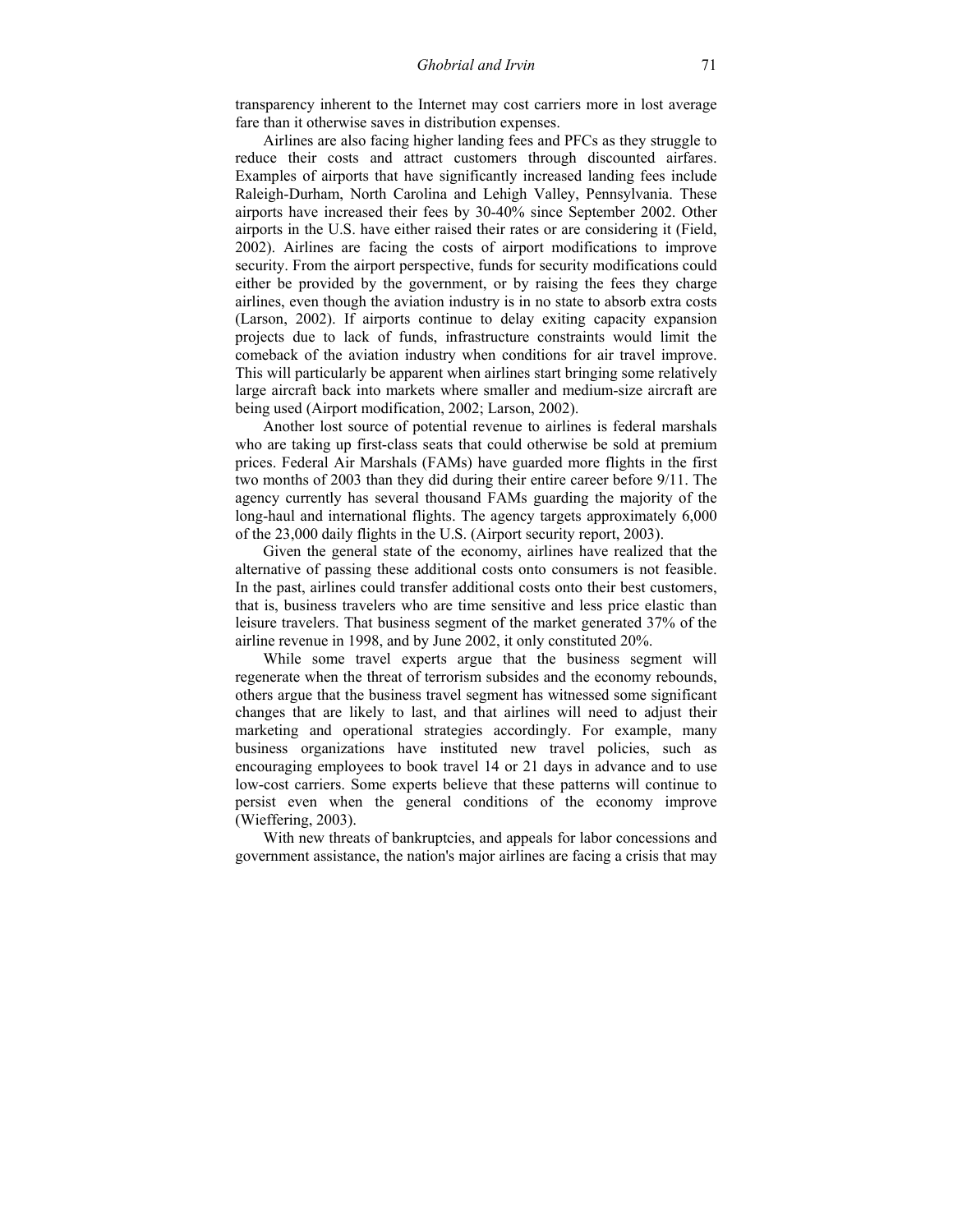well spell the end for one or more carrier in the next few years, according to industry executives and experts. First is the growing competition from lowcost, low-fare carriers that is unlike any competitive threat seen by the industry before. Carriers such as Southwest Airlines, JetBlue and ATA have grown so fast and so large they have limited the ability of the network carriers to raise fares to stem losses, even with a record high percentage of seats being filled on aircraft in 2003. A second factor is the prolonged period of losses. None of the big carriers other than Continental has posted a quarterly profit since 2000. Nor are any of them expected to be profitable this year, and only half are expected to have a profitable 2005. During the recent downturn, the legacy carriers have gradually used up their financial cushion of aircraft and other assets they can borrow against, (Airline industry, 2003)

Another revenue sources for airlines that has been impacted by security considerations is the transportation of time sensitive cargo. Before 9/11, airlines were able to carry both passengers and time sensitive cargo on the same flight. This was particularly important on routes with thin passenger traffic, where the revenue from transporting cargo subsidized that from passengers. Following 9/11, the FAA enforced a measure prohibiting passenger airlines from transporting mail weighing more than 16 ounces. To comprehend the magnitude of this measure on airline revenue, we use Delta Air Lines as an example. Before implementing that security measure, mail weighing in excess of 16 ounces constituted approximately 50% of cargo revenue for Delta. Delta's 2002 Annual Report shows that its revenue from cargo operations declined by 9 percent to \$458 millions (Delta Air Lines, 2003, p.15). A study by the U.S. General Accounting Office found that on the average, the hull of passenger planes is typically half-full with cargo (U.S. GAO, 2002, December).

U.S. air carriers carry billions of tons of cargo each year in both passenger and all-cargo planes. Because of the magnitude of the volume of air cargo carried, vulnerabilities in the system could potentially threaten the entire air carrier system. Tampering could occur at various handoff points where cargo leaves a shipper's place to the point that it is loaded onto aircraft, (U.S. GAO, December, 2002). The federal government, along with industry groups and security experts identified measures to improve air cargo security. Examples of these measures include checking the identity of individuals making air cargo deliveries to implementing a computerized cargo profiling system. On March 13, 2003, the Senate Committee on Commerce, Science and Transportation approved the Air Cargo Security Act (U.S. Senate, 2003). The Act would, among other things, require the TSA to develop a strategic plan to ensure that all air cargo is screened, inspected, or otherwise made secure. The TSA would also be required to develop a system for the regular inspection of air cargo shipping facilities. The Act also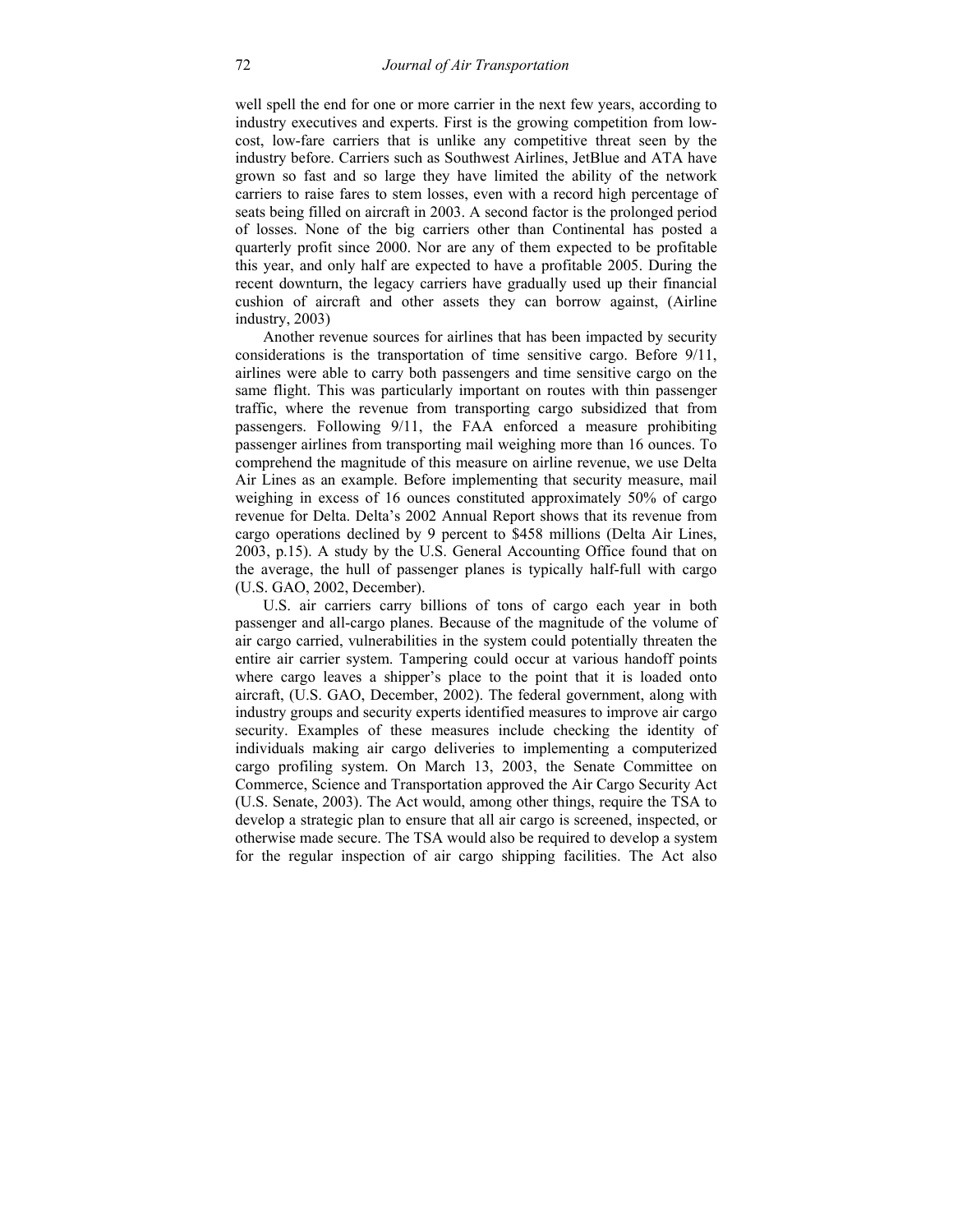requires the development of a database that contains information on known shippers, and ensures that air carriers and third-party carries could have their certificates revoked if they do not adhere to security laws or regulations. In November 2003, TSA announced that it would require passenger and freight airlines to inspect air cargo randomly and that non-U.S. all-cargo carriers transporting goods into and out of the U.S would also comply with the same security procedures. But TSA will not require 100% physical screening of air cargo because it is impractical" given technological and infrastructure limitations (Airlines ordered, 2003).

Although the dark clouds that have hung over the U.S. aviation industry since the 9/11 are starting to fade, airline executives are not yet seeing sunny skies ahead. Speaking at an analyst conference in New York on June 10, 2003, several airline executives said they were still hesitant to predict that the industry, which spiraled into an unprecedented financial crisis after 9/11, has turned a corner. However, the end of the war in Iraq and abating fears about Severe Acute Respiratory Syndrome (SARS) are good signs for airlines. A number of airlines are starting to see a modest increase in traffic, except on Pacific routes where SARS is, to some extent, still denting demand.

Carriers are hoping that the start of the summer travel season will help drive revenue higher. The injection of cash from a federal government aid package to help airlines offset security costs could also help airlines financially. Declines in fuel prices would also be a factor in airlines' recovery, whose second largest expense behind labor is jet fuel. For example, Delta Air Lines reported net income of \$180 million in the second quarter of 2003, substantially improved compared to a loss of \$189 million a year previously. The apparent turnaround, however, was due entirely to special items including a \$251 million net gain from federal security rebates and a \$176 million after-tax gain from the sale of Delta's stake in the Worldspan Global Distribution System. If special items are excluded from both periods, the carrier's loss actually widened to \$237 millions (Government aid, 2003). Likewise, Continental Airlines returned to profit in the second quarter, earning \$79 million compared to a loss of \$139 million a year previously. Continental received \$176 millions in pre-tax security rebates (Continental leads, 2003).

Still, the leaders of many carriers expressed similar caution in painting a picture of their future business. US Airways Chief Executive David Siegel believes that any recovery in the next 12 to 18 months is likely to be modest, and that no meaningful recovery will take place before 2005. Continental Airlines Chief Executive Gordon Bethune highlighted his company's effort to slash costs by \$500 million in 2004. Delta CEO Leo Mullin believes that, while the worst is over for the industry, it still faces another tough year. He argues that removing the national security burden from the airlines is crucial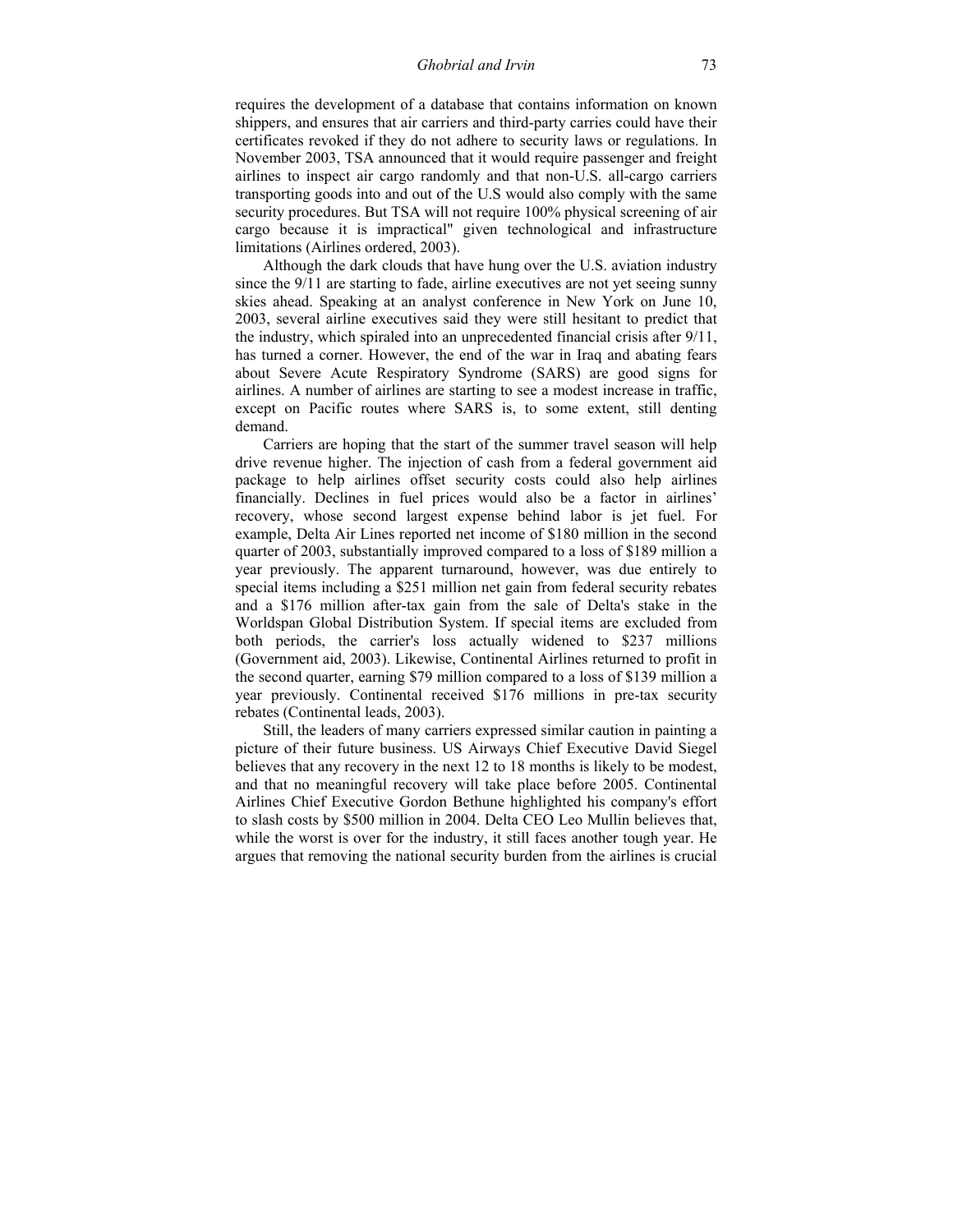not only to the aviation industry, but to millions of people, businesses, and organizations that depend on a secure, healthy, and efficient air transportation system (Airline executives, 2003)

#### **THE AIRPORTS**

U.S. airlines are not the only segment of the aviation industry that has been impacted by the events of 9/11. In the past, airports were concerned with the pressure arising from passenger complaints and the political pressures stretching from city halls to Capital Hill. A new source of pressure has emerged in the wake of 9/11. It came in the shape of the TSA. Airports are facing additional costs they never thought they would have to deal with (Field, 2002). The Inspector General for the U.S. Department of Transportation (DOT) estimated that airports would be liable for about \$2.3 billion in construction costs to accommodate the new explosive detection devices. The devices were mandated to be installed by the first of the year 2003. The costs of purchasing and installing the machines are significant, especially that older airports have limited space to accommodate the devices. These airports include the three major hub-and-spoke airports in the U.S., namely, Chicago, Atlanta, and Los Angles. Some airport analysts believe that the estimated cost of \$2.3 billion is probably low. They argue that airport parking garages will need to be rebuilt, rental car facilities relocated and considerable concession spaces removed. All of these assets represent key revenue sources for airports (Field, 2002).

Although many in the aviation industry believe that funding security projects has become even more important in the aftermath of 9/11, they also recognize the need to continue funding other airport development projects, such as those designed to enhance capacity in the national airport system. During fiscal year 2002, the Federal Aviation Administration (FAA) awarded a total of \$561 million, 17% of the \$3.3 billion available for grants, in the Airport Improvement Program (AIP) funds to airports for security projects related to 9/11. This amount is the largest amount awarded to airports for security projects in a single year since the program began in 1982, (U.S. GAO, 2002, October).

The financial problems at airports have been compounded further as airlines eliminated flights in low-yield markets. Airports are thus receiving less user fees, and will resort to increasing fees to airlines, which in turn will impact the demand for air travel. It is estimated that airport user fees have dropped by 19% (Field, 2002).

Pre-9/11, airports were challenged to make travelers comfortable by providing spacious seating and to accommodate the needs of special populations–that is, travelers with special needs. Post-9/11, airports are also concerned with controlling the long passenger lines in the terminal as cost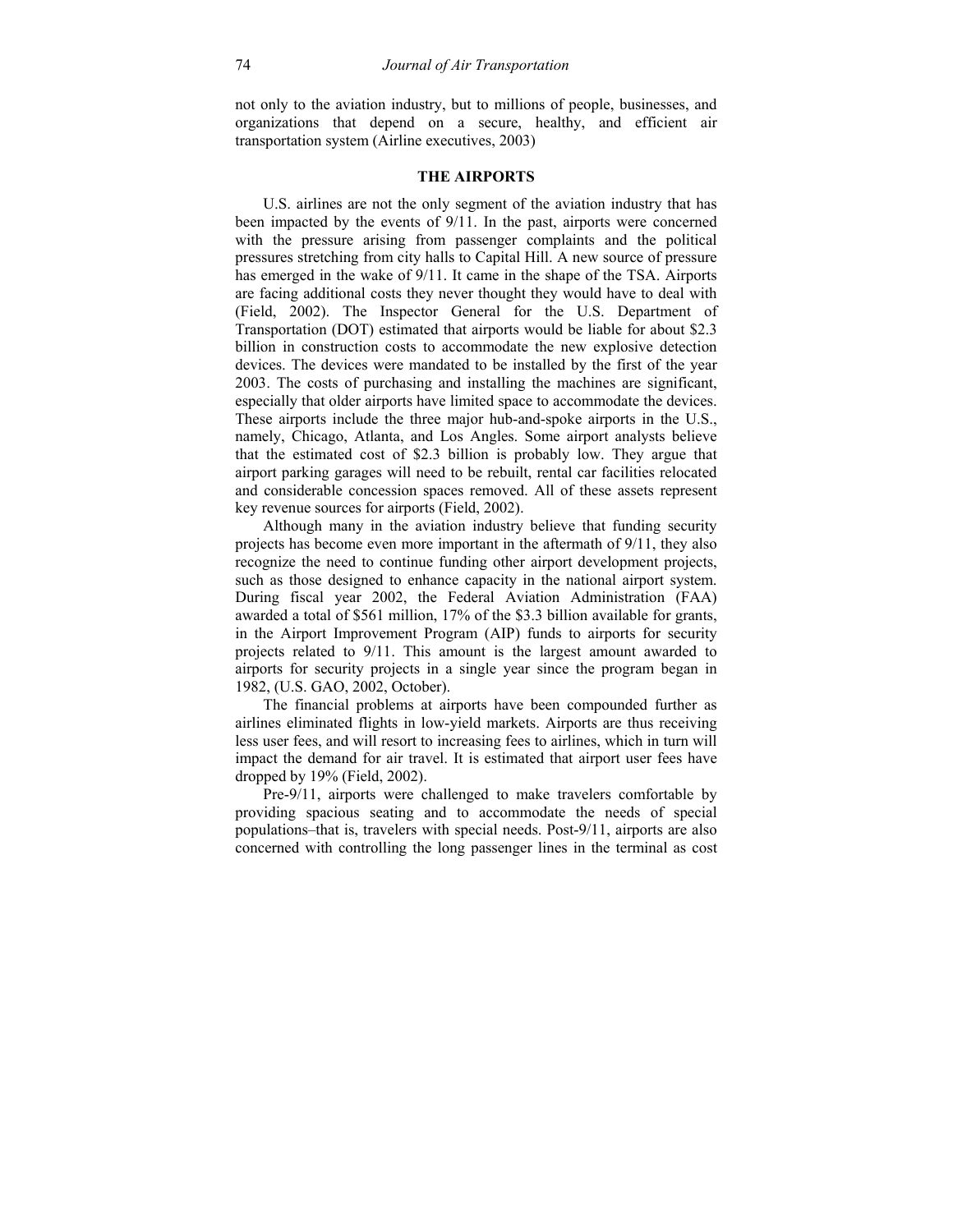efficiently as possible. The TSA has been looking at some queuing management mechanisms and seeking assistance from industries dealing with crowds, such as Walt Disney, to design systems for faster processing and access to boarding gates (Field, 2002).

Despite decreases in the revenue from most airport operations, revenue from concessions at most airport has risen. This is due to passengers having to spend more time at the airport and because of food service being eliminated from most domestic airline flights.

#### **THE PASSENGERS**

The most immediate impacts of the new security measures on passengers are the increased taxes on airline tickets. Given the state of the economy, the demand for travel is weak. The problems are compounded further by increased taxes on tickets that could increase the total airfare by 25 to 40 percent. Because leisure travel is price-dependent, the demand for air travel has suffered considerably. Also, some passengers have chosen other means of travel in fear of repeated attacks similar to 9/11. Business travel also has declined given the general state of the economy and the need to find alternate means to flying large air carriers. Many business travelers have chosen to fly discounted, no-frills carriers. Others changed their travel behavior by purchasing advanced tickets. These shifts in passenger behaviors along with the low-cost structure of a few airlines, such as Southwest and AirTran, have resulted in some positive net earnings for these carriers in 2002. Other large carriers have reported massive losses in the same year.

Prior to increased security procedures, passengers could arrive at the airport approximately 30 minutes before a flight and still be able to check-in and be at the gate in time for departure. Passengers now have to allow ample time for the long lines at check-in counters and at security check points before boarding. This is sometimes referred to as the hassle factor. Increases in security could continue to cause delays and inconveniences for travelers and for airport operators. During holidays and summer periods, airports will have to reduce sophisticated electronic screening and resort to less sophisticated screening to avoid causing operational delays. The problem is a prime example of the difficulties that are faced by the TSA and airports when attempting to balance security and efficiency (Airport Security Report, 2003). On the positive side, lines are now relatively shorter as airlines have implemented kiosk machines for self-service check-in of passengers holding electronic tickets. It is still inconvenient and worrisome for passengers as to how early they should be at the airport to avoid missing their flights. It is expected that U.S. air carriers will carry 65 million passengers each month during summer 2004, a 12% increase from the year before. Federal officials will closely monitor 25 of the busiest U.S. airports in the summer of 2004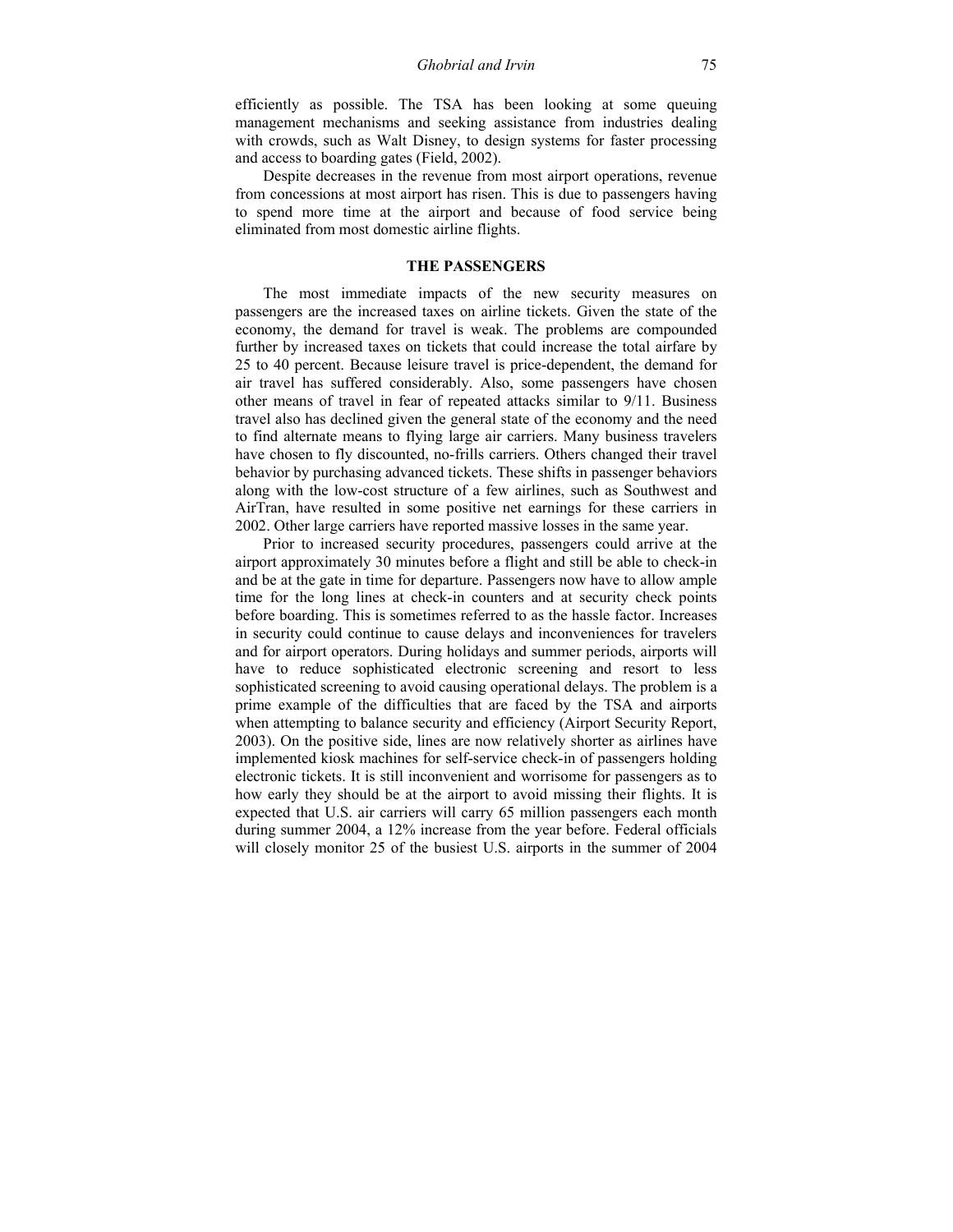and send in extra help if security delays arise as part of a plan to minimize waits for travelers (TSA unveils, 2003)

As passengers face the possibilities of increased ticket prices, they must also prepare themselves to be searched before boarding the aircraft. Some passengers have abandoned air travel all together or have cut back on flying due to the hassle factor. Many travelers who would have normally chosen a one-hour flight over a four- or five-hour drive would now rather drive. This new pattern is impacting the demand for air travel, especially in short-haul markets.

In addition to the physical searches, air travelers must become more accustomed to extensive and sometimes intrusive searches. The new security measures have implied some privacy risk for passengers. In January 2003, the TSA (2003) published a Federal Register notice announcing the Aviation Security Screening Records (ASSR) database. The Federal Register notice described a system that would allow government access to financial and transactional data as well as virtually unlimited amounts and types of data from other proprietary and public sources. TSA also indicated that many private and public entities might gain access to the personal information used in the ASSR database. Yet the notice did not provide information about how passengers can challenge their score or otherwise seek redress for their treatment at airports if they think it is based on inaccurate information. Over 100 individuals and organizations filed comments on the ASSR database that were almost universally critical of the program (Air travel policy, 2003).

Following the announcement of ASSR, the TSA announced the deployment of the second-generation airline passenger profiling system known as CAPPS II (Computer Assisted Passenger Prescreening System). CAPPS II would attempt to assess the security risk of every single airline passenger based on commercial and government data. The program would gather four pieces of information about each passenger from the airlines: full name, home address, home phone number and date of birth. That information would then be checked against credit header information and other data held by various data aggregators—private corporations that maintain files on the commercial activities of most American citizens—in an effort to verify the traveler's identity. However, credit header information can be inaccurate, and thieves can easily sidestep the identity check by presenting a false driver's license or passport, undercutting the system's entire mission.

After attempting to verify identity, CAPPS II would conduct a check against government databases (including intelligence and law enforcement databases) to assign a risk assessment score to each passenger: green for minimal, yellow to spark heightened security procedures, and red for those judged to pose an acute danger and would be referred to law enforcement. Although TSA does not plan to retain data on individuals, CAPPS II puts the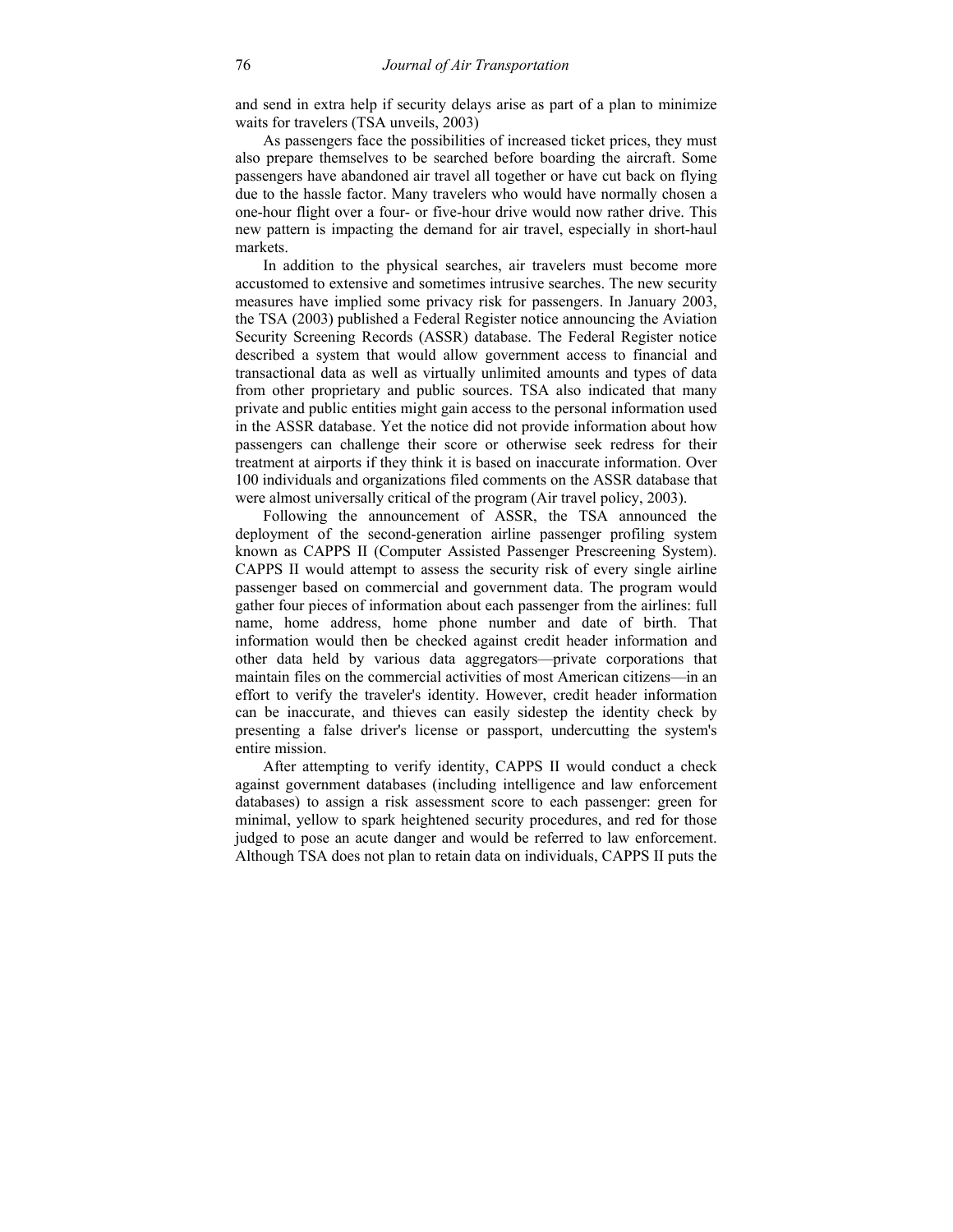riskiest element of the program—the determination of risk and the construction of rules for conducting background checks—into the realm of the more secretive intelligence and law enforcement programs and databases. TSA plans to develop some mechanism for individuals to request a reevaluation of their color code. However, it appears that CAPPS II is rooted in the secretive box of law enforcement and intelligence data which itself could include data mined from innocent people's commercial information (Alexander, 2003). The TSA claims that the purpose of the new security measures is to identify suspicious and high-risk travelers, while ensuring that most passengers are not inconvenienced by heightened security. The CAPPS II test project was initiated by Delta Air Lines at some selected airports, and the TSA expects that all of the nation's airlines will be using the system by 2004 (Alexander, 2003).

A study by the Reason Foundation (Poole & Passantino, 2003) calls for immediate creation and testing of a Registered Traveler Program and urges the TSA to adopt a risk-based approach to passenger and baggage screening that does not include the invasive privacy violations and data-mining used in CAPPS II. In order to improve security while also reducing the hassle factor, the Foundation's risk-based model separates passengers and their luggage into three categories: low-risk registered travelers, medium-risk travelers and high-risk travelers. Low-risk travelers would be part of a voluntary Registered Traveler program wherein passengers could choose to undergo in-depth background investigations in exchange for shorter security checkpoint lines. Registered travelers who voluntarily and successfully complete the investigation process would be issued biometric security cards to confirm their identities before proceeding to the security checkpoint. To alleviate personal privacy concerns, TSA would make the ultimate security clearance decisions but a private company interfacing with TSA and the airlines would operate the program. EDS, a U.S. company, operates a similar program at Israel's Ben Gurion Airport. The report also recommends restructuring the current baggage screening process and implementing a system similar to those found at most European airports. Checked bags would be processed through high-speed x-ray machines first, with those that cleared the system being forwarded for loading. If a bag triggered an alarm, it would be forwarded, along with all bags from high-risk passengers, to an explosive detection scanner for detailed inspection. If the explosive detection machine flagged the bag, it would be inspected manually, preferably with the owner present (Poole & Passantino, 2003).

In response to comments received from persons and groups concerned about privacy, the DOT explained how the TSA will manage information assessed by the second-generation CAPPS II. It will be a government-run system that replaces CAPPS I, which was administered by the airlines under federal guidelines. The new system, when active, will use routine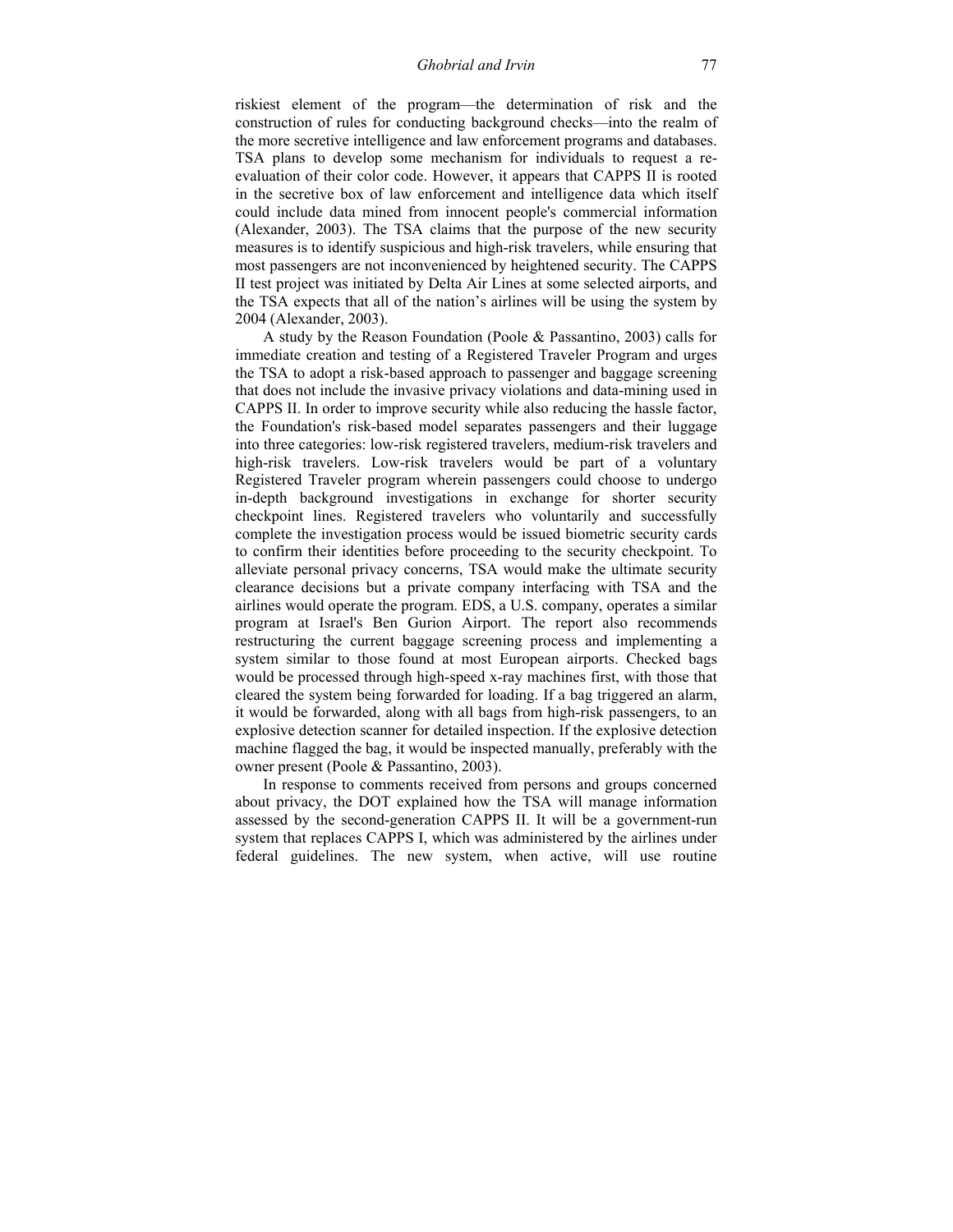information that individuals will provide when making reservations to confirm a traveler's identity and assess a risk level (DOT makes changes, 2003)

It should be noted that The European Union has agreed to share information about its airline passengers with the U. S., in a deal announced on December 16, 2003. The deal ends year-long negotiations over a new U.S. law intended to fight terrorism. International airlines will turn over data about their U.S.-bound passengers, such as a traveler's name, e-mail address, telephone number and credit card number to the U.S. Department of Homeland Security's (DHS) Customs and Border Protection unit. The U.S. agency will then screen the traveler data and use it for terrorist investigations and other international probes into crimes such as drug trafficking and money laundering (Goo, 2003, December). In January 2004, major U.S. airlines agreed to work with the Homeland Security Department on ways to protect travel privacy, as the government seeks to use passenger information to keep terrorists off planes (Airlines ordered, 2004).

Another issue that is of concern to travelers is the possibility of theft of their belongings when their bags are checked. The TSA urges passengers to leave their checked baggage unlocked to avoid the potential need to open them forcibly in case physical inspection is needed. Screening of bags can be done using the large explosive detection system (EDS) machines, and other screening methods such as explosive trace detection systems, explosives sniffing dogs, passenger-bag matching and hand searches. If a checked bag is inspected, a statement to that effect is placed in the bag to notify the owner. TSA said it is moving toward providing travelers with free padlocklike seals that screeners can snip open if a search is necessary. However, the agency is advising passengers to use cable or zip ties as an alternative to locks.

Travelers and members of Congress have expressed concern about screeners working in airport security who have criminal records. Hiring thousands of federal security workers after 9/11 was intended to inspire the confidence of travelers. As of June 2003, the TSA has yet to complete background checks on 22,000 of its screeners. The agency has fired 85 felons who had been hired. In the six months ending June 2003, the TSA has received more than 6,700 complaints, most of which concerned damaged or stolen items. The figure also included some claims of lost luggage which is usually the responsibility of airlines. The problem of luggage thefts intensified after a federal security screener in New York was arrested in March 2003 on charges of stealing thousands of dollars in cash from passengers while inspecting their belongings at an airport checkpoint. Two baggage screeners were arrested in Miami in June 2003 and were charged with stealing things from checked baggage. The TSA claims to have a zerotolerance policy when it comes to malfeasance of anyone working for the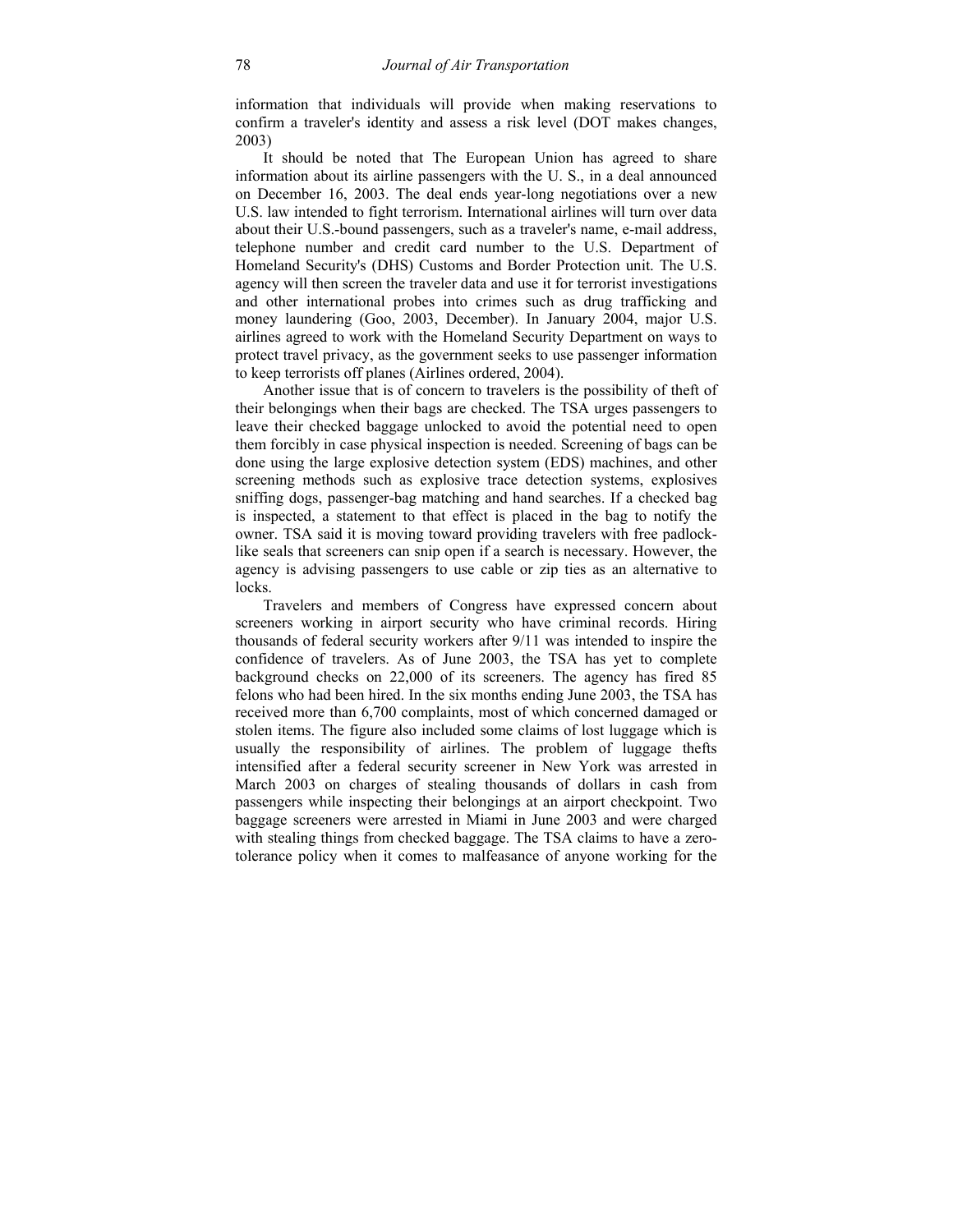agency. TSA also emphasizes that travelers should have confidence in the system as the agency continues to build a robust system for responding to their claims (Goo, 2003, June).

#### **THE DEBATE ABOUT FUNDING OF AVIATION SECURITY**

Prior to 9/11, airlines were responsible for supplying and paying for passenger screening. In practice, airlines contracted with the lowest bidders, who operated checkpoints with minimally trained and poorly compensated staff (Larson, 2002). Despite their concerns with security, airlines did not believe that the issue was serious enough to increase the costs associated with security. Airlines have always argued to have the federal government assume the responsibility of airport security and baggage screening. In 1996, Congress passed the Federal Aviation Reauthorization Act (1996) which contained a proposed legislation for funding airport security. The Act mandated that the FAA conducts a study to determine how to transfer the responsibilities of airport security —including costs—from the airlines to airport operators or to the federal government, (Sweet, 2002, p. 114).

Among the TSA first tasks was to federalize baggage screeners at airports. These were, however, met with many obstacles including the time constraints mandated by Congress and the lack of available funding. The TSA is responsible for hiring federal screeners, training and acquisition of security equipment. TSA employed nearly 62,000 screeners at the nation's airports. The TSA is attempting to reorganize staffing to better serve security needs at the nation's airports. In an effort to right-size its screener workforce, the TSA eliminated 3,000 jobs by May 2003, and plans to trim an additional 3,000 positions before the end of September 2003. The TSA claims that the right-sizing of its workforce, will save taxpayers an estimated \$320 million by September 2004 (U.S. Transportation, 2003). The TSA claimed that, despite the elimination of 3,000 airport screener jobs before the end of May, a representative sampling of airports found average passenger wait times in April and May remained well below the goal of 10 minutes. In addition, the number of prohibited items intercepted by TSA screeners totaled nearly 460,000 in April, the fourth-highest monthly figure since the agency assumed responsibility for airport security in February 2002 (U.S. Transportation, 2003).

There has been a heated debate since the issue of aviation security federalization came to surface. The main argument for the federal government to take over airport security is that most passengers consider security at the nation's airports to be part of U.S. national security. The costs associated with security personnel and with infrastructure have, however, increased considerably since the government took control. For example, annual salaries for security screeners have increased from \$10,000 without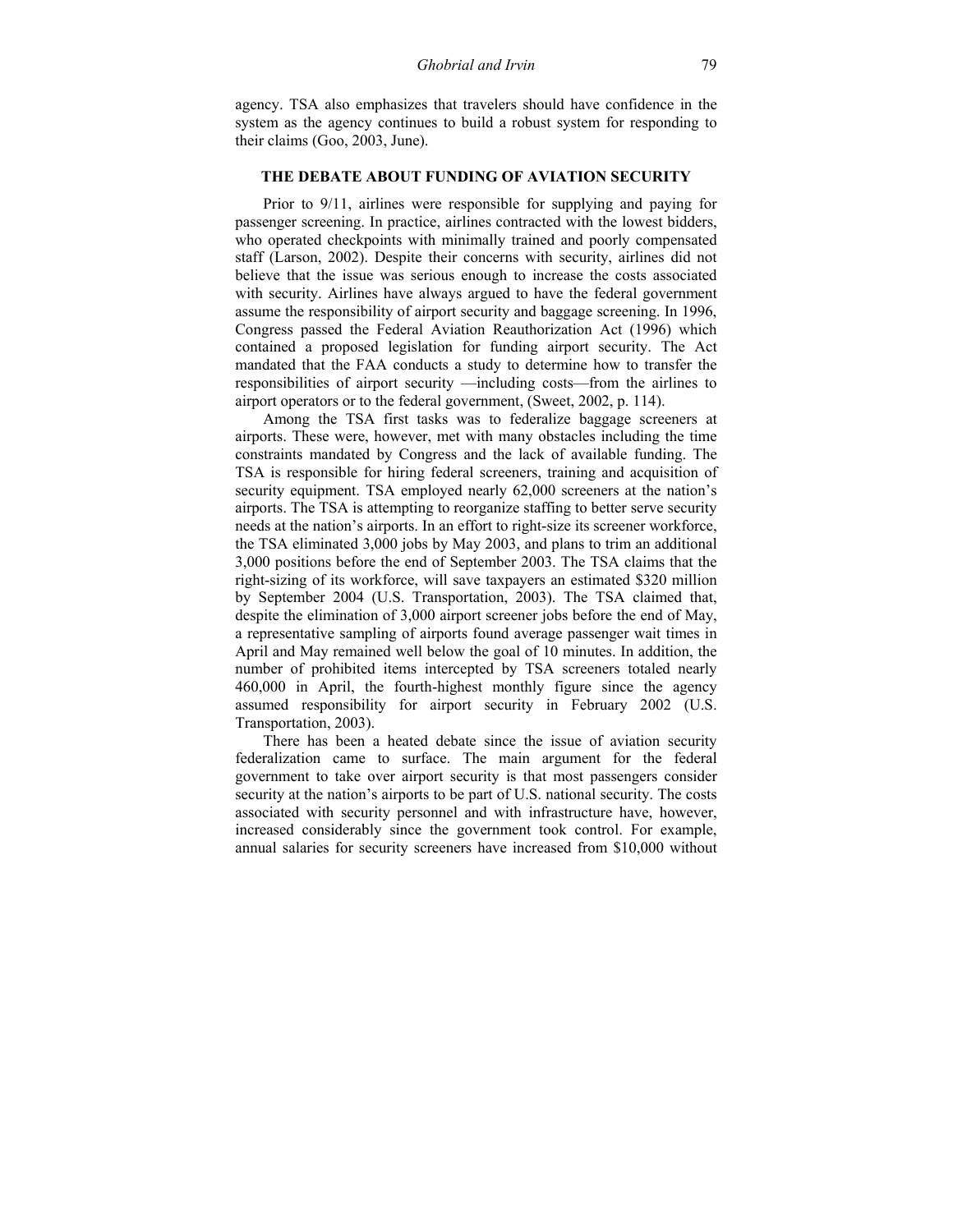benefits to between \$23,000 and \$35,000 with benefits (Miller, 2002). These unexpected costs have contributed to a shortfall of \$100 millions in the FAA budget for fiscal year 2002 (Thompson, 2002).

On October 8, 2002, Leo Mullin, CEO of Delta Air Lines, on behalf of the Air Transport Association gave a fundamental speech to the U.S. Chamber of Commerce. He stated that, since 9/11, the U.S. major carriers alone have trimmed costs by \$14 billion in a series of difficult steps with farreaching consequences. The six major hub-and-spoke carriers have cut operating expenses by \$8.7 billion and most airlines are working through the painful process of re-negotiating labor contracts to further lower costs. They have removed \$86.8 billion of available seat miles from the air system and 267 aircraft from the fleet. These cuts have resulted in unfortunate service reductions for many cities and for the elimination of service to some countries (Leo Mullin remarks, 2002). With soft demand for air travel and continued overcapacity, airlines do not have the pricing power to get fares, yields and revenues up to acceptable levels.

In the past, the U.S. government has repeatedly refused to accept accountability for aviation security in spite of making sweeping declarations regarding terrorism and the nation's airways as constituting a vital national interest (Sweet, 2002). Now that the government accepted control of airport security, the debate has been changed to one about who is responsible for footing the bill. Taxpayers are reluctant to pay for all the added expenses of airport security, unless threats are considered imminent and on a reoccurring basis. The argument roots itself to the question of whether airline security is considered part of national security or is it a function of the product that the airlines have to offer.

Congress has been embattled with differing views on how to assist the ailing aviation industry. Proposals in both the House and Senate leading to the Emergency Appropriation Bill (H.R. Resolution 1559) provided ways to offset the losses and the additional costs incurred by airlines for the war in Iraq and anti-terrorism efforts. The House plan was to relieve airlines of paying security fees until September 30, 2003, and to reimburse them for the fees paid since 9/11. These security fees include passenger security tax, which can be as much as \$10 per round-trip ticket (Miller, 2003). The Senate package included reimbursing airlines for the cost of reinforcing cockpit doors and allowing airlines to keep revenue from passenger security fees from April 1 through September 30, 2003. The plan would reimburse airlines for the amount of \$1.1 billion for undertaking security measures. The Senate plan also included \$225 million for a 26-week extension of unemployment insurance for aviation workers and \$375 million for such costs as securityrelated infrastructure (Miller, 2003). Although the Administration did not oppose some assistance for airlines, given the current economic conditions of the nation, the Administration believed that the levels of airline assistance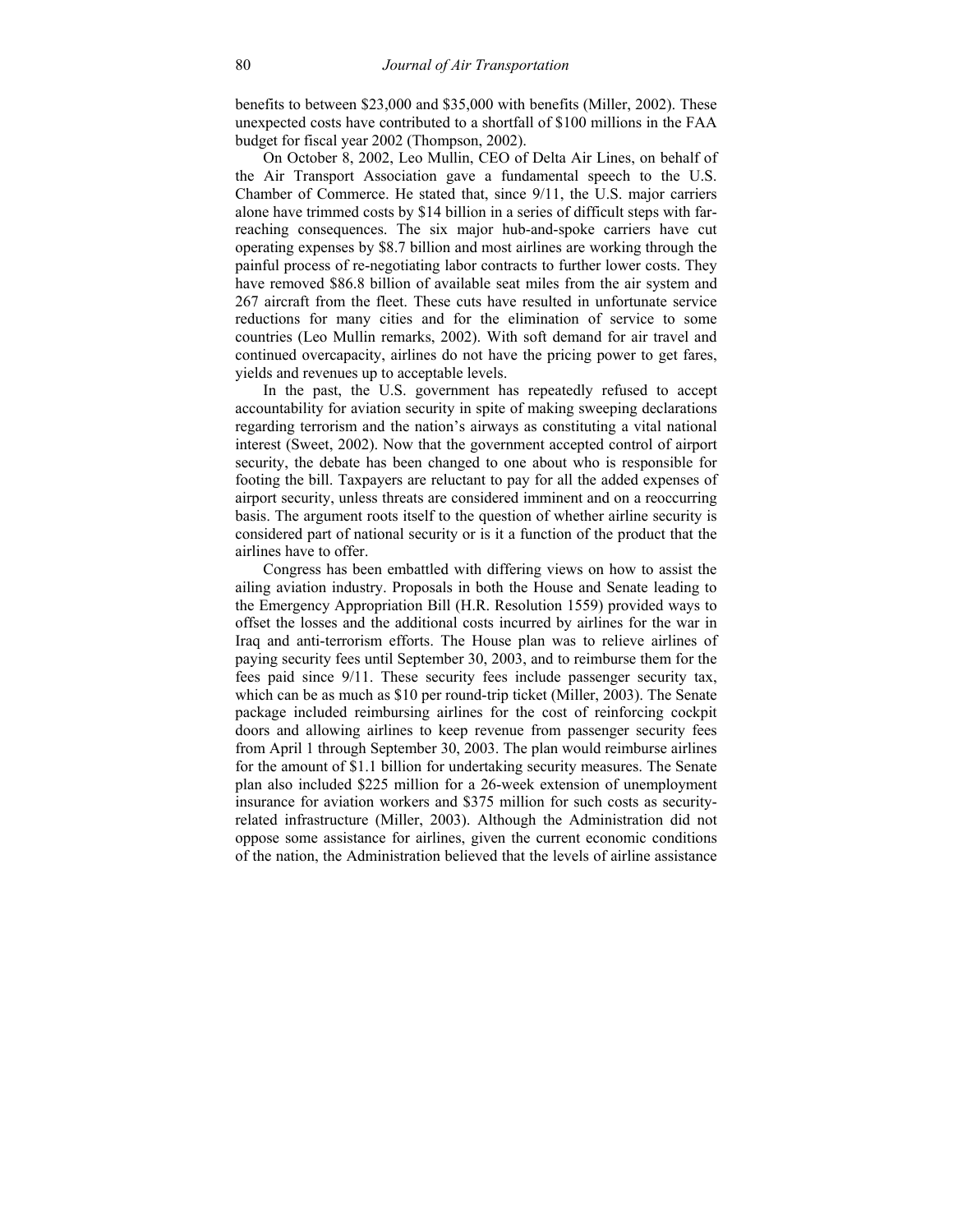recommended by both the House and Senate committees were excessive (Gillin, 2003).

On April 16, 2003, President Bush signed a near \$80 billion Emergency Appropriations Bill (H.R. Resolution 1159), including \$3.5 billion to assist airlines and airports. The Bill also extended unemployment benefits for airline and other employees. Under the Bill, Congress would reimburse airlines \$2.3 billion for security costs. TSA distributed the funds electronically in proportion to the amount of security fees eligible carriers have paid to TSA since February 2002. Delta Air Lines received \$390.2 million, the highest among the major airlines. American Airlines got \$361.0 million, United Airlines \$300.2 million, Southwest Airlines \$271.4 million, US Airways \$216.1 million, Northwest Airlines \$205.0 million, Continental Airlines \$173.2 million, America West \$81.3 million, Alaska Airlines \$67.1 million and ATA Airlines \$37.2 million. TSA cautioned that the program is not simply a cash handout for airlines to restore them to economic health. In order to receive this money, Congress has required that the air carriers report how they allocated the funds to offset operating expenses (Measure providing, 2003).

Nine of the 66 airlines, including American, ATA, Continental, Delta, Northwest, United, US Airways and World Airways, were required to limit their executives' salaries under a special provision added in response to Congressional outrage over airline CEO compensations (High executive salaries, 2003). In addition, \$100 million was set aside by Congress to compensate carriers for costs associated with reinforcing cockpit doors. The statute also suspended—from June 1 through September 30—the \$5-per-leg security fee that has been charged to passengers since February 2002. A separate fee charged to airlines was suspended for the same period. The suspensions are expected to save the carriers an estimated \$700 million (TSA begins, 2003).

Some analysts believe that the demands made by airlines were excessive in terms of assistance with security costs, federal subsidized insurance premiums, and a reduction in taxes, In fact, some politicians are feeling the criticism of other industries opposed to the preferential treatment of the aviation industry (Alexander, 2002). Unions complain that despite the grants and special funding that the airlines have been receiving, airlines are still reducing employee capacity in large numbers and making severe cuts into the pay and benefits of their employees. Some carriers have made drastic cuts that have never been seen before. For example, Delta Air Lines had a layoff of 10 to 15 percent of its personnel. It has also announced that it would offer a cash balance program for the retirement benefits of its noncontract employees. Delta estimated that the new program could reduce employee's retirement benefits by more than 6%, saving the company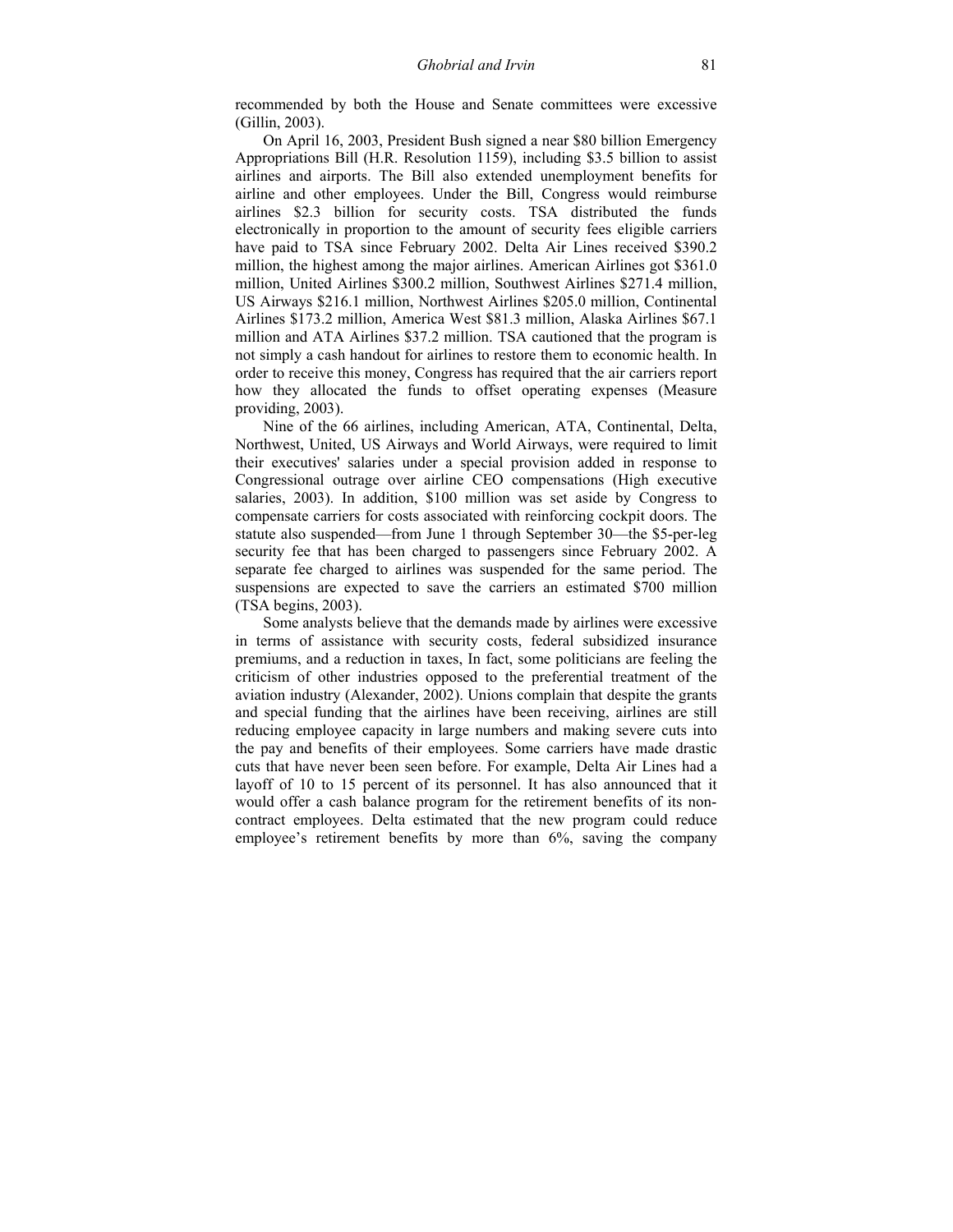millions of dollars in employee retirement expenses (Delta Air Line Internal Memo, April 16, 2003).

Although it has not been widely publicized, airlines have been receiving subsidized funding. For decades, U.S. airlines have provided passenger and cargo transport services to the military in both times of wartime and peacetime (Air Transport Association, 2003). This system, known as the Civil Reserve Air Fleet (CRAF), was instituted through a series of presidential executive orders, the first was signed on December 15, 1951. Under the program, U.S. airlines commit to support the Department of Defense (DOD) when airlift needs of the DOD exceed its own military capabilities. Virtually all major domestic carriers are enrolled in the program. Approximately 927 planes from more than 30 airlines, air cargo operators and charter services are currently enrolled (Bull, 2003). The CRAF program was activated for the first time in its history on August 17, 1990, when aircraft were called-up in response to Iraq's invasion of Kuwait. The CRAF program is divided into three main segments: international, national and aero-medical evacuation. The international segment is then further divided into the long-range and short-range sections, and the national segment is divided into domestic and Alaskan sections. Finally, the aeromedical evacuation segment is designed to provide evacuation of casualties from operational theatres to hospitals in the continental U.S. The aircraft are also used to deliver medical supplies and crews to the theatre of operation. Special kits have been devised to modify civil Boeing-767 passenger aircraft into air ambulances (CRAF, 2003).

The DOD provides incentives for civil carriers to commit these aircraft to the CRAF program. The Air Mobility Command awards peacetime airlift contracts to civilian airlines that are enrolled in the CRAF program. The DOD is also considering the possibility of opening up its small package business to commercial carriers, which could generate an additional \$200 to \$400 millions. In addition to the opportunity to compete for peacetime contracts, air carriers are compensated for the services provided during active stages of the CRAF program. The government pays airlines predetermined fees based on the carriers' costs of flying the missions, plus a negotiated rate of return. For example, airlines were paid \$1.2 billion for their services in Operations Desert Shield and Desert Storm (Bull, 2003). In 2002, the Pentagon spent \$1.4 billion on charters, the majority of which were used to move troops in support of the war on terrorism. The CRAF program can be a substantial source of revenue for airlines considering that they have been parking their aircraft in the desert for temporary storage due to lower demand for air travel. The CRAF program provided supplemental revenue to the aviation industry before and during the war in Iraq as demand decreased during these periods.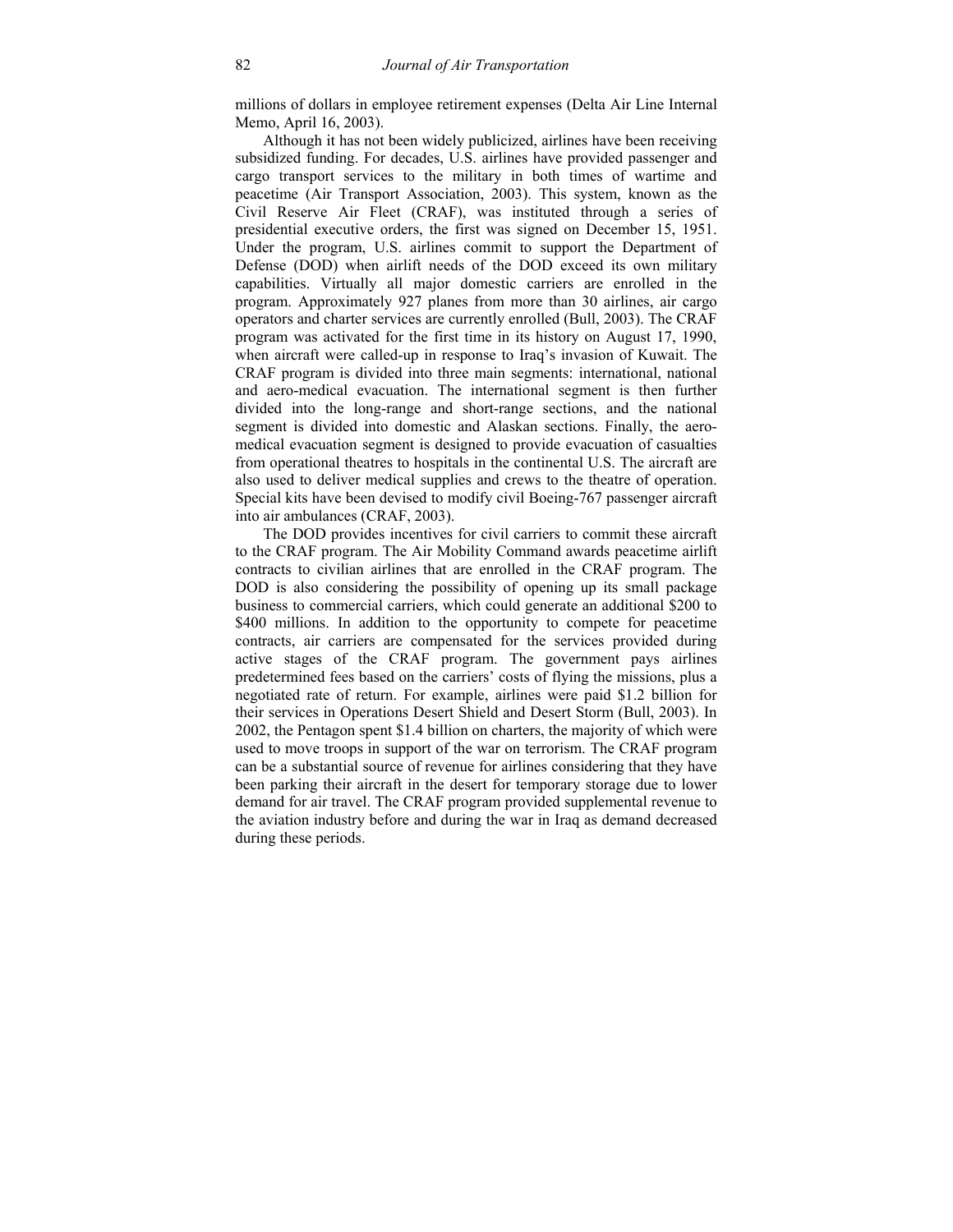*Ghobrial and Irvin* 83

Congress has begun to take a look at measures to prevent shoulderlaunched missiles from posing a threat to U.S. commercial aviation. Momentum continues to build in Congress to equip U.S. commercial air carriers with technology to defeat shoulder-fired missiles. However, funding remains a great obstacle. On board defense systems include infrared jamming devices, small decoy flares and lasers that burn out the missile's targeting system (Shoulder-Fired, 2003). In August 2003, the U.S. government dispatched teams of aviation safety investigators to Iraq and to major capital cities in Europe and Asia to determine if their commercial airports can be defended against terrorists who might try to shoot down passenger planes using shoulder-fired missiles (Shenon, 2003).

Some policy makers claim that it is time for some airlines to sink or to soar. By letting the weakest players fail, the industry would recover by weeding out excess capacity. The survivors would be able to expand their market share, regaining the ability to raise ticket prices and thus, return to profitability much faster. Some analysts warn that providing more assistance to airlines would waste taxpayers' dollars by delaying the free market's role in weeding out the weakest players.

## **SUMMARY AND CONCLUSIONS**

This paper presents a perspective on the status of the aviation industry following 9/11. The paper highlights the effects on airlines, airports and passengers. A discussion of funding issues as related to aviation security is also presented.

Although government assistance is needed for the dire situation that the aviation industry is in, all entities—the federal government, airlines, and airports—need to work together to come up with equitable and practical policies to deal with increased security costs. Key issues such as unionizing screeners, U.S. airmail contracts, and airport equipment costs will have to be addressed quickly and fairly. In the absence of continued cooperation between the above entities, the aviation industry is doomed to dwindle to a few small carriers providing sub-standard air services.

The issue of who should pay for aviation security will continue to be a hotly debated topic. Airlines and airports will continue to argue that it is a matter of national security and that they should not be forced to bear the burden alone. Passengers cannot be required to shoulder the burden or else the aviation industry will be doomed to fail. Lastly, some members of Congress feel that airlines should continue to receive more assistance, while others feel that the government has done more than its share. There is, however, no dispute that aviation security is a matter of national security. Thus, Congress will ultimately have the responsibility to ensure a proper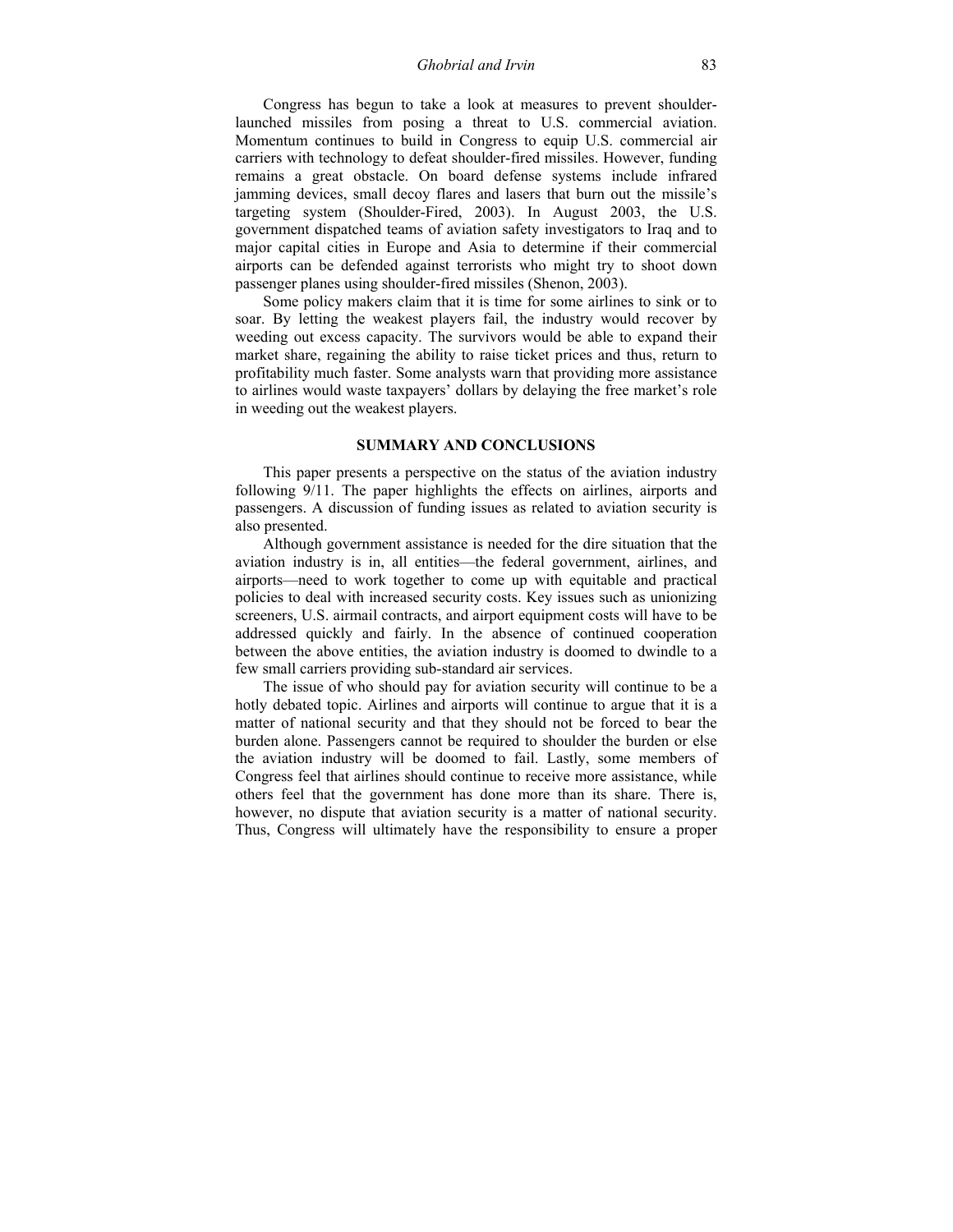combination of costs paid for by airlines, airports, passengers and the federal government.

It should be mentioned that the events surrounding the aviation industry are dynamic and can indeed affect the different components of the industry. Many analysts believe that the worst is over for the airlines. A number of large air carriers may, therefore, see much less losses, if not some profits, in 2003. Passengers' confidence in flying has also been increasing given the outcome of the war in Iraq and the perceived diminishing risks of other terrorist attacks. The contents of this paper ought to be updated continuously to reflect the dynamic changes and events surrounding the aviation industry.

#### **REFERENCES**

- Air Transport Association. (2003, February 10). Airlines proudly support U.S. military. Retrieved from Air Transport Association Web site: http://www.airlines.org/public/news/display2.asp?nid=6420
- Air travel privacy. (2003, April 18). Retrieved from EPIC Web site: http://www.epic.org/privacy/airtravel/
- Airline executives not seeing sunny skies yet. (2003, June 11). Retrieved from Cable News Network Web site: http://www.cnn.com.
- Airline industry to work on privacy issues. (2003, January 23, 2004). Retrieved from Cable News Network Web site: http://www.cnn.com
- Airlines ordered to conduct random inspections of cargo. (2003, November 19). *Air Transport World.* Retrieved from *Air Transport World* Web site: http://www.atwonline.com
- Airport modification costs will hurt carriers, Kinton says. (2002, October 11). *Aviation Daily*, p. 4
- Airport security report. (2003, April 9). *U.S. Security Briefs, 10(7),* 1.
- Alexander, Keith L. (2002, September 6). U.S. security fees weigh on airlines. *The Washington Post.* p. E01.
- Alexander, Keith. (2003, March 11). Seeing red on security system. *The Washington Post.* p. E-01.
- Brelis, Matthew. (2002, July 30). Delta chief: security costs hurt airlines. *The Boston Globe,* p. D3.
- Bull, Leona C. (2003, January 24). Civilian aircraft could be activated for DOD support. *Aerotech News and Review.* Retrieved from *Aerotech News and Review* Web site: http://www.aerotechnews.com/starc/2003/122403/CRAF.html
- Continental leads network carriers with breakeven second period. (2003, July 18). *Air Transport World.* Retrieved from *Air Transport World* Web site: http://www.atwonline.com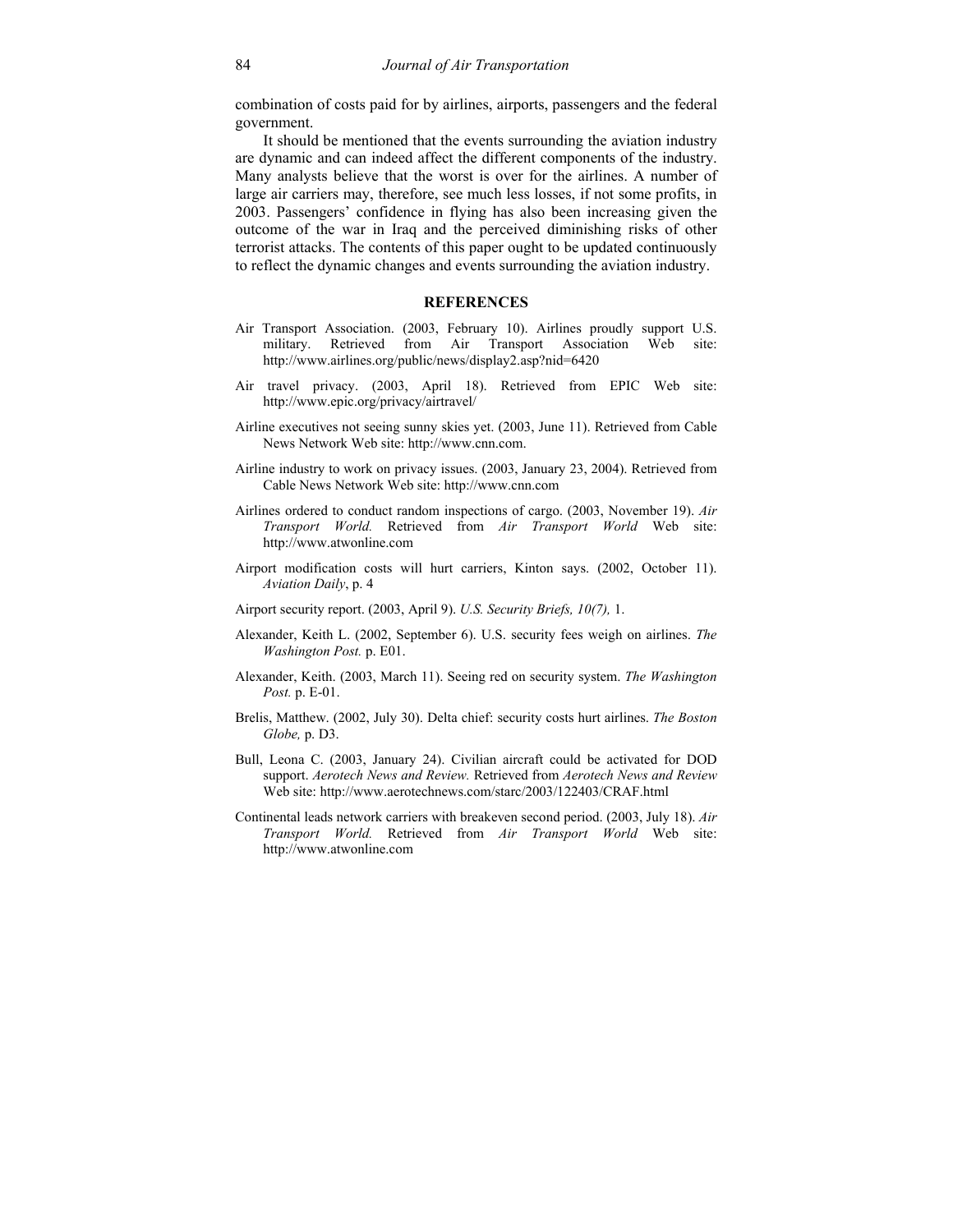- CRAF: Civil reserve air fleet. (n.d.). Retrieved June 22, 2003, from the CRAF Web site: http://usmilitary.about.com/mbody.htm
- Delta Air Lines. (2003). *Moving forward: Delta Air Lines 2002 annual report.*
- DOT makes changes to CAPPS II. (2003, August 01, 2003). *Air Transport World.* Retrieved from *Air Transport World* Web site: http://www.atwonline.com

Federal Aviation Reauthorization Act of 1996. (1996). Public Law 104-264.

- Field, David. (2002, June 1). Uncertain world. *Airline Business,* 46
- Gillin, Eric. (2003, April 2). White House down on airline bailout plan. TheStreet.com. Retrieved from *The Street* Web site: www.thestreet.com/ pf/markets/ericgillin/10077953.html
- Goo, S. K. (2003, June). TSA under pressure to stop baggage theft: For agency, a new airport security problem. *The Washington Post,* p. A01.
- Goo, S.K.. (2003, December). Europe, U.S. near accord on passenger information. The Washington Post, p. E02.
- Government aid, Worldspan sale boost Delta performance. (2003, July 18). *Air Transport World.* Retrieved from *Air Transport World* Web site: http://www.atwonline.com
- Grantham, Russell. (2003, April 17). Delta reports \$466 million quarterly loss. *The Atlanta Journal-Constitution.* Retrieved from *The Atlanta Journal-Constitution* Web site: www.accessatlanta.com/ajc/business/delta/0403/17deltaearn.html
- H.R. Resolution 1559, 108th Cong., 149 Cong. Rec. H3358 (2003) (enacted).
- High executive salaries under fire from pilots, lawmakers. (2003, April 7). *Airline Financial News 21(14),* 1.
- Larson, Adrianne. (2002, September 11). September 11—One year later…An aviation daily special analysis. *Aviation Daily,* p. 12.
- Leo Mullin remarks before U.S. Chamber of Commerce: Aviation and the economy. (2002, October 8). Retrieved from Delta Air Lines Web site: http://dalweb.delta-
- Measure providing aid to U.S. airlines becomes law. (2003, April 17). *Air Transport World.* Retrieved from *Air Transport World* Web site: http://www.atwonline.com
- Miller, Leslie (2002, August 27). Report: Screeners cost U.S. money. *The Associated Press Online.* Retrieved from *The Associate Press Online* Web site: http://www.ap.org
- Miller, Leslie. (2003, April 2). House, Senate leaders raise ante for airline relief*. The Star Tribune.* Retrieved April 29, 2003, from *The Star Tribune* Web site: http://www.startribune.com/viewers/story.php?template=print\_a&story=379776 7